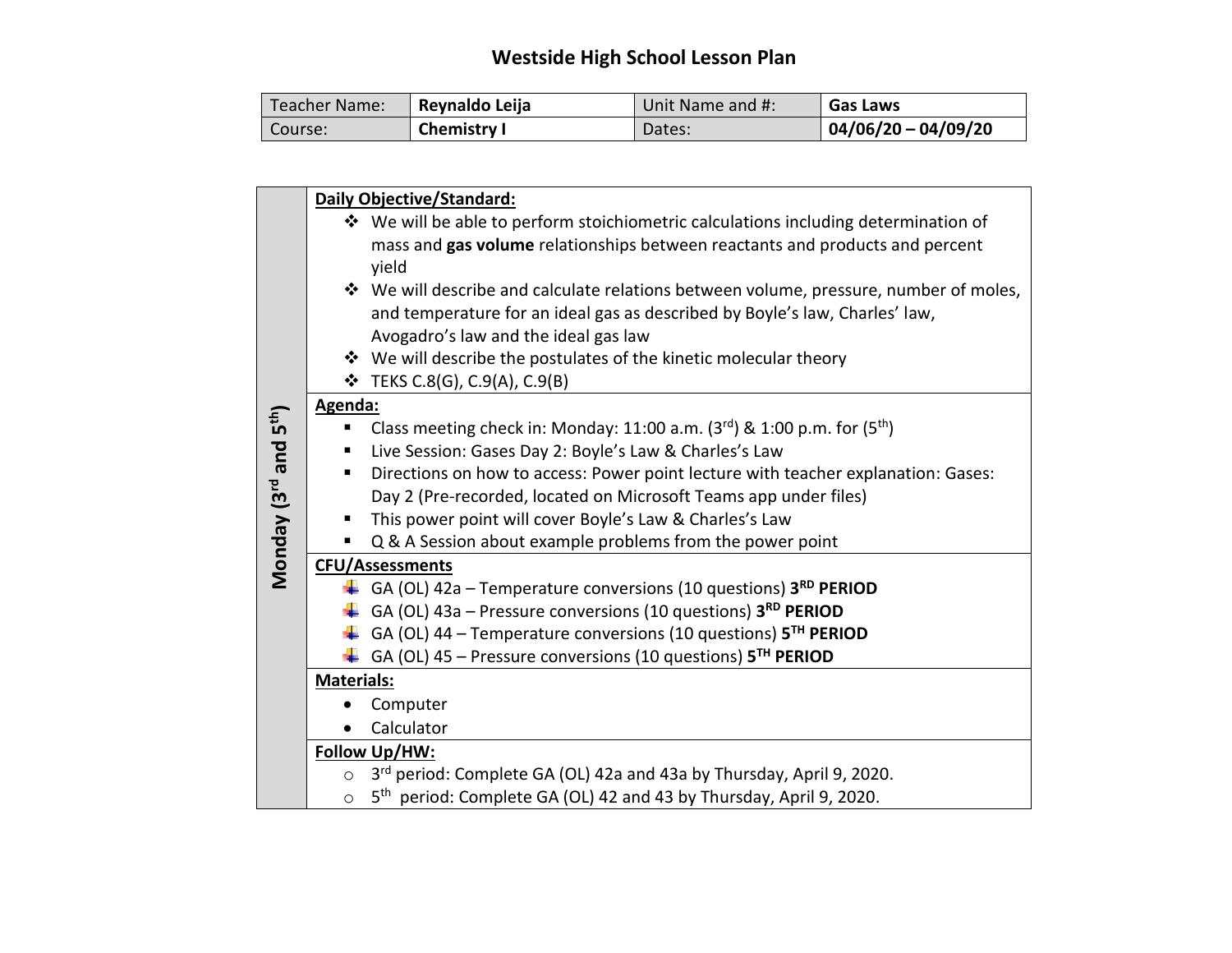|                                                |                   | Daily Objective/Standard:                                                             |  |
|------------------------------------------------|-------------------|---------------------------------------------------------------------------------------|--|
|                                                |                   | ❖ We will be able to perform stoichiometric calculations including determination of   |  |
|                                                |                   | mass and gas volume relationships between reactants and products and percent          |  |
|                                                |                   | yield                                                                                 |  |
|                                                |                   | ❖ We will describe and calculate relations between volume, pressure, number of moles, |  |
|                                                |                   | and temperature for an ideal gas as described by Boyle's law, Charles' law,           |  |
|                                                |                   | Avogadro's law and the ideal gas law                                                  |  |
|                                                |                   | ❖ We will describe the postulates of the kinetic molecular theory                     |  |
|                                                |                   | <b>❖</b> TEKS C.8(G), C.9(A), C.9(B)                                                  |  |
|                                                | Agenda:           |                                                                                       |  |
|                                                |                   | Class Meeting: Tuesday: 11:00 a.m. $(3^{rd})$ & 1:00 p.m. for $(5^{th})$              |  |
|                                                |                   | Meeting will be for those who need help with the online assignments                   |  |
|                                                |                   | <b>CFU/Assessments</b>                                                                |  |
|                                                |                   | GA (OL) 42a – Temperature conversions (10 questions) $3^{RD}$ PERIOD                  |  |
|                                                |                   | $\downarrow$ GA (OL) 43a – Pressure conversions (10 questions) 3 <sup>RD</sup> PERIOD |  |
|                                                |                   | GA (OL) 44 – Temperature conversions (10 questions) $5TH$ PERIOD                      |  |
|                                                |                   | $\downarrow$ GA (OL) 45 – Pressure conversions (10 questions) 5 <sup>TH</sup> PERIOD  |  |
|                                                | <b>Materials:</b> |                                                                                       |  |
|                                                |                   | Computer                                                                              |  |
| Tuesday (3rd & 5 <sup>th</sup> )               |                   | Calculator                                                                            |  |
|                                                | Follow Up/HW:     |                                                                                       |  |
|                                                | $\circ$           | 3 <sup>rd</sup> period: Complete GA (OL) 42a and 43a by Thursday, April 9, 2020.      |  |
|                                                | $\circ$           | 5 <sup>th</sup> period: Complete GA (OL) 42 and 43 by Thursday, April 9, 2020.        |  |
|                                                |                   | <b>Daily Objective/Standard:</b>                                                      |  |
|                                                |                   | ❖ We will be able to perform stoichiometric calculations including determination of   |  |
|                                                |                   | mass and gas volume relationships between reactants and products and percent          |  |
|                                                |                   | yield                                                                                 |  |
|                                                |                   | ❖ We will describe and calculate relations between volume, pressure, number of moles, |  |
|                                                |                   | and temperature for an ideal gas as described by Boyle's law, Charles' law,           |  |
|                                                |                   | Avogadro's law and the ideal gas law                                                  |  |
|                                                |                   | We will describe the postulates of the kinetic molecular theory                       |  |
|                                                | ❖                 | TEKS C.8(G), C.9(A), C.9(B)                                                           |  |
| Wednesday (2 <sup>nd</sup> & 4 <sup>th</sup> ) | Agenda:           |                                                                                       |  |
|                                                |                   | Class meeting check in: Wednesday: 9:30 a.m. $(2^{nd})$ & 11:00 p.m. for $(4^{th})$   |  |
|                                                |                   | Live Session: Gases Day 2: Boyle's Law & Charles's Law                                |  |
|                                                |                   | Directions on how to access: Power point lecture with teacher explanation: Gases:     |  |
|                                                |                   | Day 2 (Pre-recorded, located on Microsoft Teams app under files)                      |  |
|                                                |                   | This power point will cover Boyle's Law & Charles's Law                               |  |
|                                                |                   | Q & A Session about example problems from the power point                             |  |